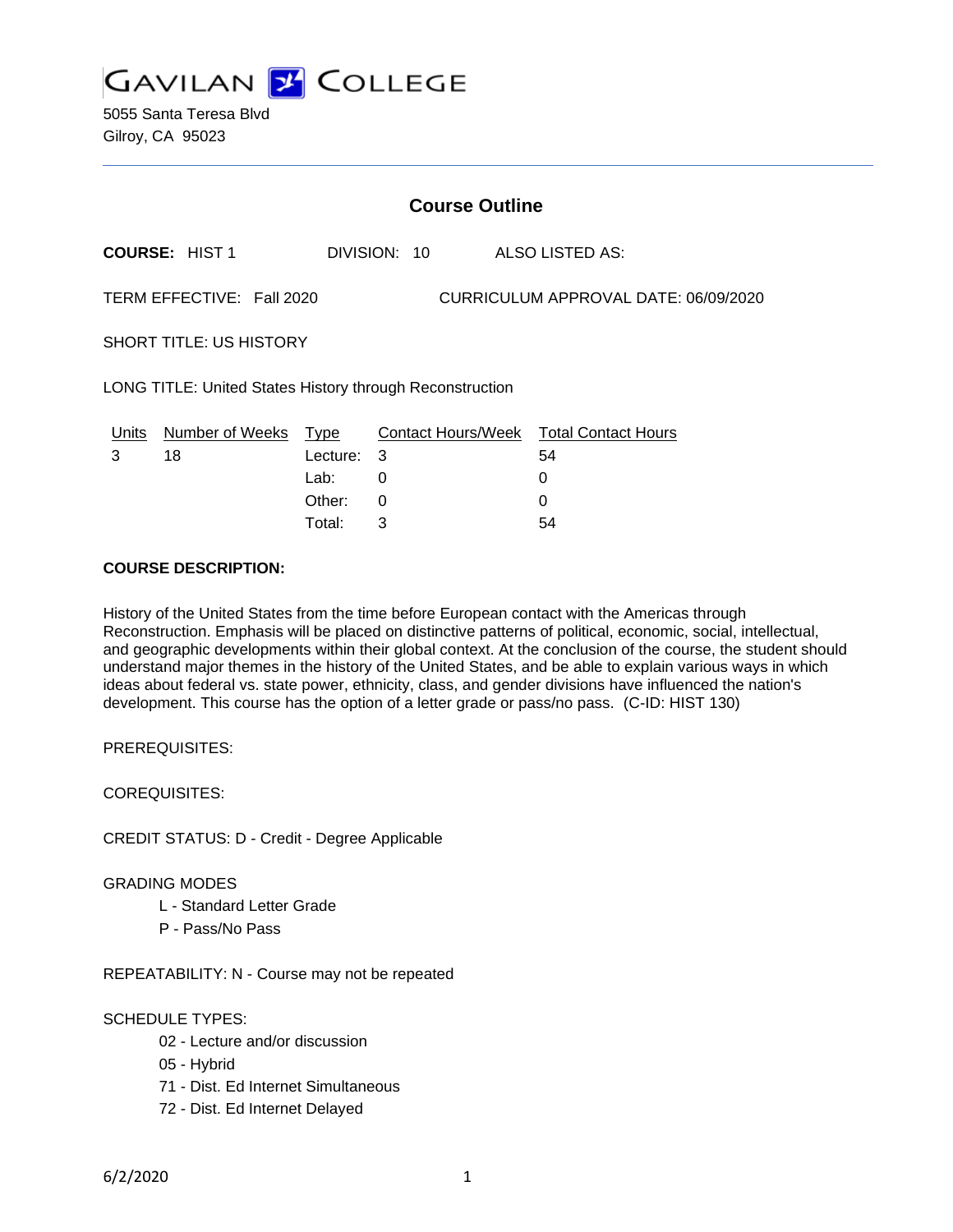# **STUDENT LEARNING OUTCOMES:**

By the end of this course, a student should:

1. Describe, evaluate and assess key political, cultural and socioeconomic factors as they developed from the colonial period through Reconstruction.

2. Identify, distinguish, and interpret significant events, individuals and theories specific to US history from the colonial era through Reconstruction.

3. Describe contemporary social and political values, and assess their historical linkage.

4. Demonstrate clarity, fairness and objectivity in assessing and debating PRIMARY AND SECONDARY SOURCE DOCUMENTS AS THEY relate to historical events.

5. Demonstrate college level reading, writing and critical thinking in the formulation of research assignment/s.

6. Demonstrate academic integrity, discipline and honesty in class conduct and assignments.

# **CONTENT, STUDENT PERFORMANCE OBJECTIVES, OUT-OF-CLASS ASSIGNMENTS**

Curriculum Approval Date: 06/09/2020

6 HOURS Content: Pre-Columbian Americas and European Contact. Student Performance Objectives: 1. Describe the political, economic and cultural

characteristics of the societies of the Americas and West Africa before contact with Europeans. 2. Examine conflicts among Native American people that existed prior to European contact. List

variations in lifestyles among indigenous peoples caused by geography, culture, and climate. 3. Examine the impact of the interactions of the peoples and cultures of the Americas resulting from

European exploration and contact, with attention to the Columbian Exchange. 4. Demonstrate modes of European expansion and their impacts on colonization. 5. Map and explain Spanish contact in Americas

and discuss the model that it presented for other European ventures. 6. Map and explain French ventures in America, and contrast their presence with the Spanish and the English. Out of Class

9 HOURS Content: Colonizing the Americas. Student Performance Objectives: 1. Discuss early English ventures in the establishment and expansion of commercial agriculture in the Chesapeake; be able to identify factors in success or failure of these attempts. 2. Contrast Chesapeake to the New England in terms of settlement goals and realities. 3. Examine contact and relations with Native Americans in various geographical regions of the English colonies. 4. Trace and describe early

economic development/Mercantilism and explain its advantages and disadvantages for various stakeholders. 5. Discuss the settlement of the Chesapeake region and its development as a mercantilist

economy. 6. Examine the economic transition of the Chesapeake and its impact on labor needs for the expanding plantations, and its consequences for all stakeholders. 7. Explain the transition from indentured servants to slave labor, and illustrate some of the results of this transition for various social groups. 8. Describe the reasons behind the Protestant Reformation in Europe, and be able to

trace its impact on the settlement of New England with reference to economic, political, and educational values as they were practiced in Massachusetts. 9. Explain the Puritan view of the Covenant and its relation to community and government organization, with emphasis on treatment of dissenters such as Anne Hutchinson. 10. Explain and interpret various examples of US exceptionalism as a Puritan concept.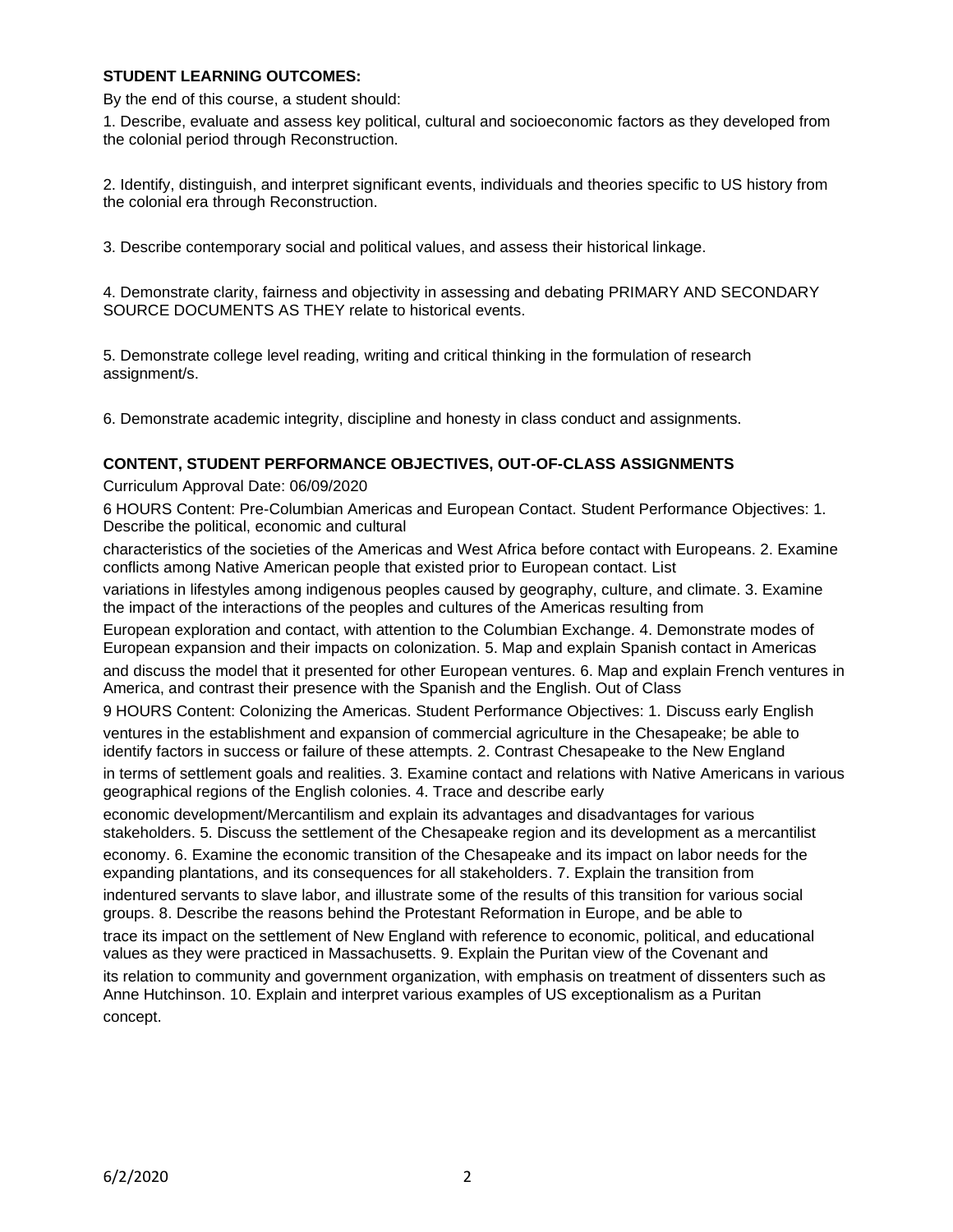3 HOURS Early Slavery. Student Performance Objectives: 1. Explain and document the slave trade's roots in African and European history, and its

divergences from ancient slavery practices. 2. Contrast the experiences of various Africans who were captured, transported, and auctioned into slavery in the Americas. 3. Discuss social and economic

impact of slave trade upon West Africa, Europe, and the Americas. 4. Examine the psychological construction of chattel slavery for Africans and for Europeans, including the justification of the slave system and its increasingly oppressive slave codes.

9 HOURS Growing Independence. Student Performance Objectives: 1. Inventory reasons for the economic growth and

population expansion from 1700 to the Revolution, and to delineate some of the effects of that growth upon various social groups. 2. Discuss population pressures related to westward movement and

urbanization. 3. Examine outbreak boundary disputes and tenant wars. 4. Assess the influence of the Enlightenment, and its conflict with traditional Puritan beliefs. 5. Describe the social pressures

leading to the Great Awakening and increased religious fragmentation. 6. Describe military, political, economic and social pressures leading to independence movement in the colonies with special attention to British elite control of trade and finance. 7. Explain and differentiate economic motives and consequences of the colonial resistance movements. 8. Evaluate revolutionary rhetoric in

gaining the support for the independence movement, with special attention to the Declaration of Independence and its impact upon various social groups.

#### 3 HOURS:

.

The New Nation. Student Performance Objectives: 1. Explain and evaluate contrasts between revolutionary ideals of the Declaration of Independence and the pragmatic development of the Constitution. 2.

Assess the foundations of the political system, comparing and contrasting the opposing visions of the United States held by its founders, especially but not exclusively as exemplified by the Articles

of Confederation and the Constitution and the debate over states' rights vs. a centralized system. 3. Inventory various forms of democracy, and explain the conflicts over inclusion in the economic and

political power structure of the new nation. 4. Compare elite vs. non-elite views of republicanism and their impact upon the development of the Constitution and Bill of Rights. 5 Explain and criticize

political institutions and processes in the executive, judicial, and legislative branches of government as created by the Constitution, and discuss why and how these institutions have evolved. 6.

Explain each component of the Bill of Rights, its origins, its passage, and its justification. Be prepared to document how each Amendment is used today. 7. Appraise how federal government interacts

with state and local government in the Constitution and in practice. 8. Explain process by which territories become states; with a focus on the later entrance of California into the Union.

4 HOURS. Content: Revolution in Markets and Growth. Student Performance Objectives: 1. Examine the social, political and economic factors contributing to, and stifling, the growth of the new nation. 2. Describe the development of

infrastructure in the new US, and be able to argue both sides of related early debates: states' rights vs. federalism, agrarianism vs. industrialism, democracy vs. republic. 3. Examine the social,

economic and political impact of the revolutions in transportation and industry. 4. Describe features of the market economy and analyze the development of industrialization from home manufacturing to

large-scale industry. 5. Identify developments in the role of women and children in the industrialization process, and of the impact of industrialization on Republican Mothers, early feminism, the

family, and social structures. 6. Explain key features of Jacksonian Democracy, and evaluate its importance as a series of political and social movements. 8. Assess the motives and the effects of

Jacksonian policy towards indigenous peoples

with special attention to uses of federal and state powers during this era. 9. Explain patterns of immigration and how they affected the political and

social fabric of the new nation. 10. Assess the challenges and achievements of the first fifty years of US nationhood.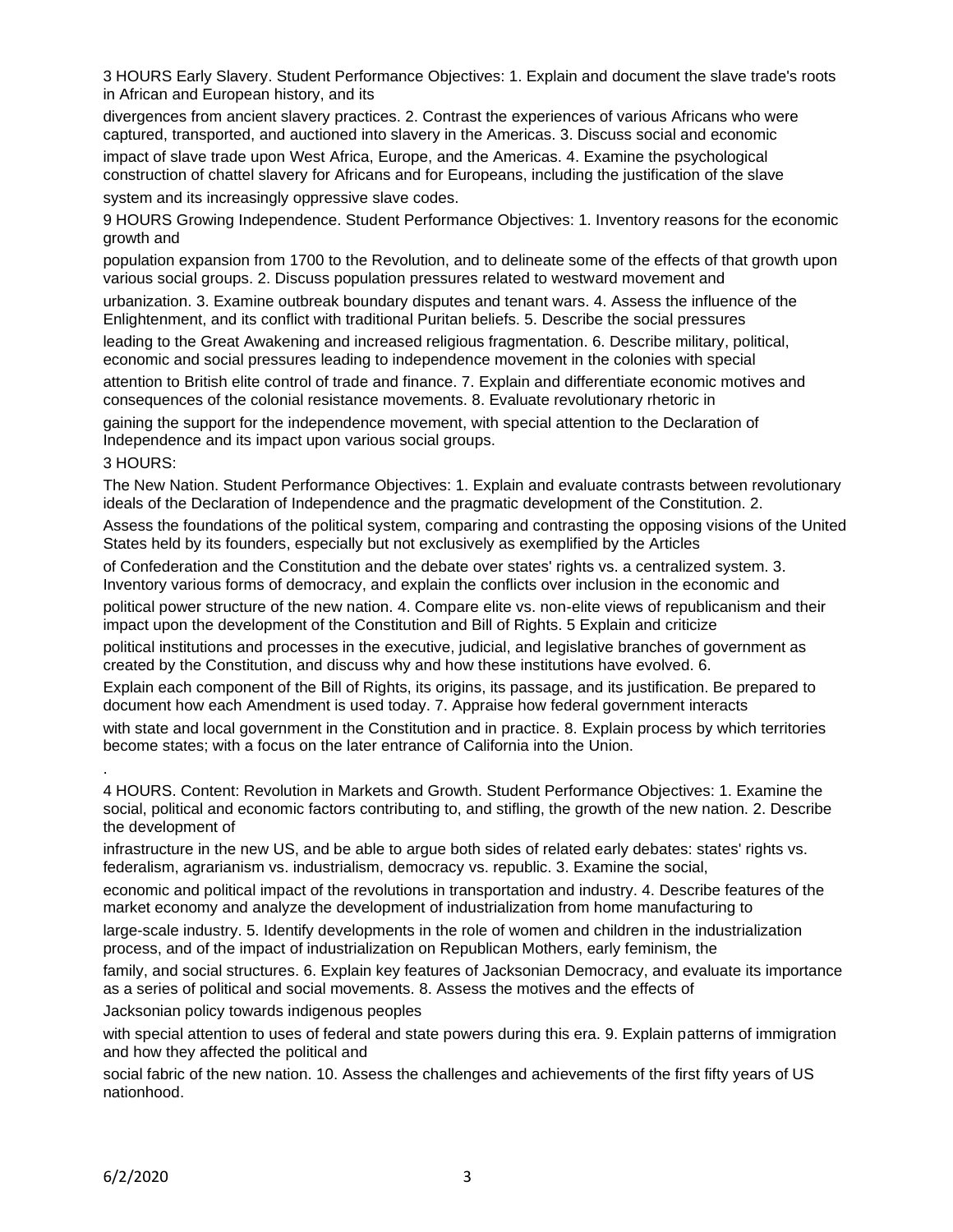3 HOURS Content: Urbanization and Immigration. Student

Performance Objectives: 1. Explain the related phenomena of urbanization, standardization, rationalization, and industrialization, and document associated social changes. 2. Discuss the separation of

the working class from the developing middle-class from 1800 to the Civil War. 3. Explain the development of separate gender spheres, and assess their benefits and costs to individuals, families, and

to the developing nation. 4. Explain the role of immigrant laborers in industrialization, and explain push-pull factors as well as tensions associated with the arrivals of various immigrant groups. 5.

Examine social, economic and political experience of specific immigrant groups in the US from 1820 to the Civil War.

3 HOURS: Expansionism. Student Performance Objectives: 1. Examine land speculation, Indian removal, the

Louisiana Purchase, Mexican War, Oregon territories in terms of their impacts on US history and upon specific social groups. 2. Analyze various routes to US statehood, and rewards and challenges

associated with state-making, with specific emphasis on California. 3. Explain social, economic and political implications of land acquisitions by states and individuals. 4. Analyze the frontier

mentality and compare it with actual experiences of farm culture for frontier settlers in the South and West, with attention to the difficulties and the rewards. 5. With attention to the California

State Constitution, explain the nature and processes of California state and local governments; and the relationship of state and local government to the federal government. Out of class assignments:

3 HOURS Content: Reform Movements. Student Performance Objectives: 1. Document and analyze forces behind the First Wave of US feminism; be prepared to explain strategies and tactics, and to assess losses and

gains. 2. Identify underlying social reasons for proliferation of reform movements between the 1830s and 1860. Compare and contrast these movements. 3. Differentiate beliefs shared and not shared by

various abolitionist groups, and compare tactics and strategies used by European-American and African-American groups and individuals. 4. Assess the impact of Slave Power efforts to silence or hamper its work.

6 HOURS: Content: Slavery, Slave Power, and the Road to Civil War. Student Performance Ojectives:1. Describe the developing agrarian economy in the South from 1790 to the

Civil War, and contrast this with border-state and Northern economic development patterns. 2. Explain Southern paternalism, racialism, and racism, and their role in the justification of slavery, and

contrast these with Northern counterparts. 3. Illustrate the development of states' rights ideology as it relates to the expansion of the slave system vs. unionism. 4. Analyze how US expansion in

various ways paved the way to Civil War. 5. Assess the strengths and weakness of political, economic, practical, religious, ethical, and moral arguments over slavery.

# 3 HOURS

Content: The Civil War and Reconstruction . Student Performance Objectives: 1. Explain how and why the Civil War broke out, was fought, and ended. 2. Examine the Civil War's impact on the economies of

North and South. 3. List and describe the impact of important individuals in the Civil War, including A. Lincoln and F. Douglass. 4. Explain the reasoning behind Emancipation Proclamation, assess its

immediate and longer-term impacts, and discuss its implications in social terms. 5. Explain and evaluate the social, political and economic impacts of the Civil War upon veterans, women as a social

class, freed African- Americans. Assess its impact upon the nation's self image, economy, and priorities. 6. Explain and illustrate the application of the 13th, 14th and 15th Amendments to the

Constitution. 7. Examine the successes and failures of Reconstruction, with attention to Black Codes, Jim Crow and sharecropping. Analyze state and local voting restriction ordinances from a

Constitutional perspective, giving special attention to sections of the California Constitution.

2 HOURS Final exam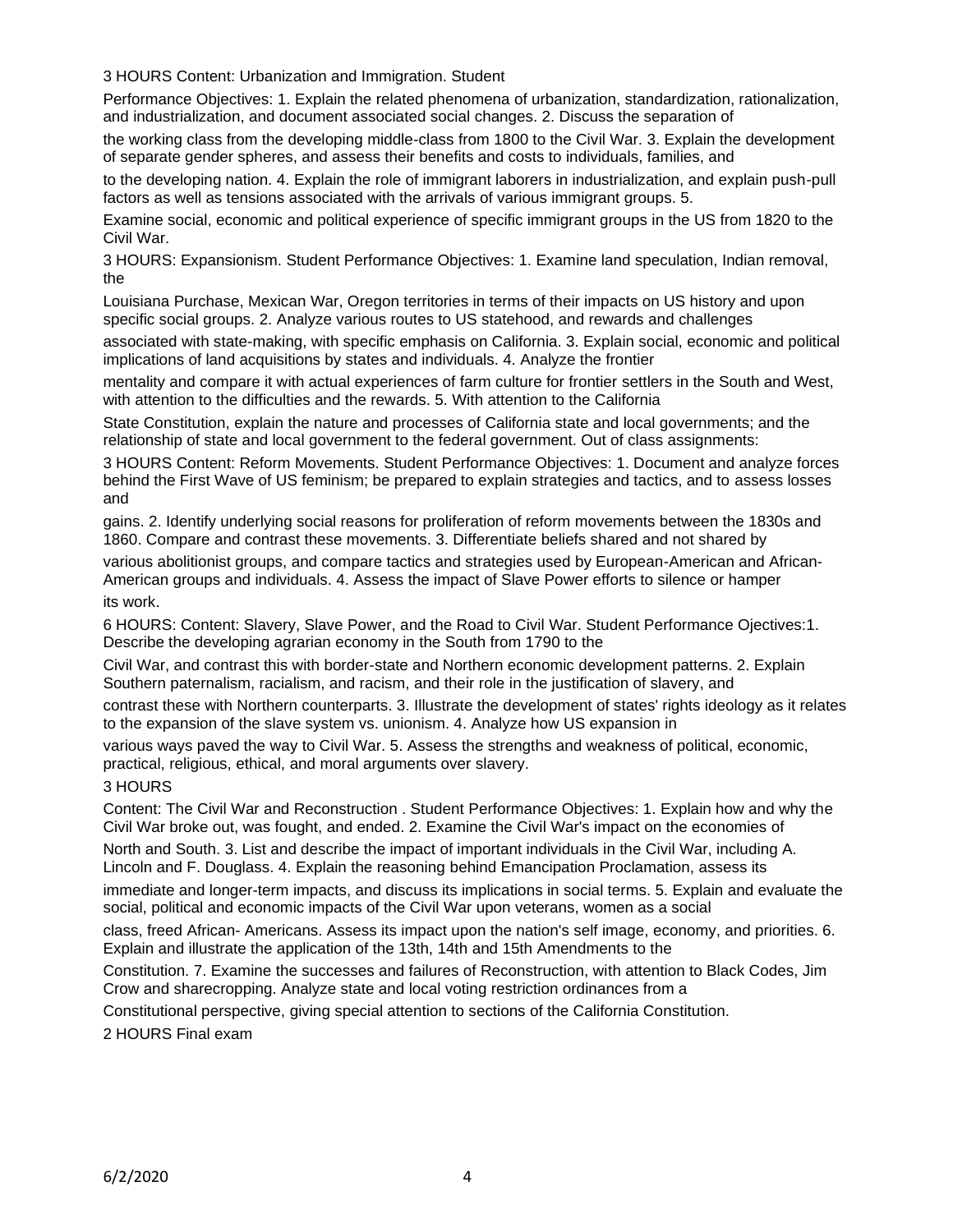## **METHODS OF INSTRUCTION:**

- 1. Lecture with discussion
- 2. Film/Video presentation with discussion
- 3. Small group collaborative projects, exercises, and role-plays
- 4. Guest speakers when appropriate and available
- 5. Panel presentations, debates, and other student-centered collaborations
- 6. Use of various forms of research technology, to include internet and databases

### **OUT OF CLASS ASSIGNMENTS:**

Required Outside Hours: 80

Assignment Description:

3 hours weekly:

--students will complete text and supplemental readings; respond in writing to readings; complete relevant assignments; study for quizzes and tests.

Required Outside Hours: 28

Assignment Description: Students will define research topic, practice academic documentation style/s, identify, use, and evaluate sources, complete a research project with one or more drafts.

#### **METHODS OF EVALUATION:**

Writing assignments Percent of total grade: 60.00 % Percent range of total grade: 10 % to 80 % Written Homework; Reading Reports; Essay Exams; Term or Other Papers Problem-solving assignments Percent of total grade: 20.00 % Percent range of total grade: 10 % to 50 % Homework Problems; Quizzes; Exams Objective examinations Percent of total grade: 20.00 % Percent range of total grade: 10 % to 20 % Multiple Choice; Completion

# **REPRESENTATIVE TEXTBOOKS:**

Recommended Representative Textbooks Eric Foner. Give me Liberty! or a comparable college text . New York: WW Norton,2017. Vol. 1 is a good basic text for History1 from a highly respected historian; other texts from well-known historians also acceptable. ISBN: 0393614182 ISBN-13: 9780393614183 Reading Level of Text, Grade: 14 Verified by: L Halper